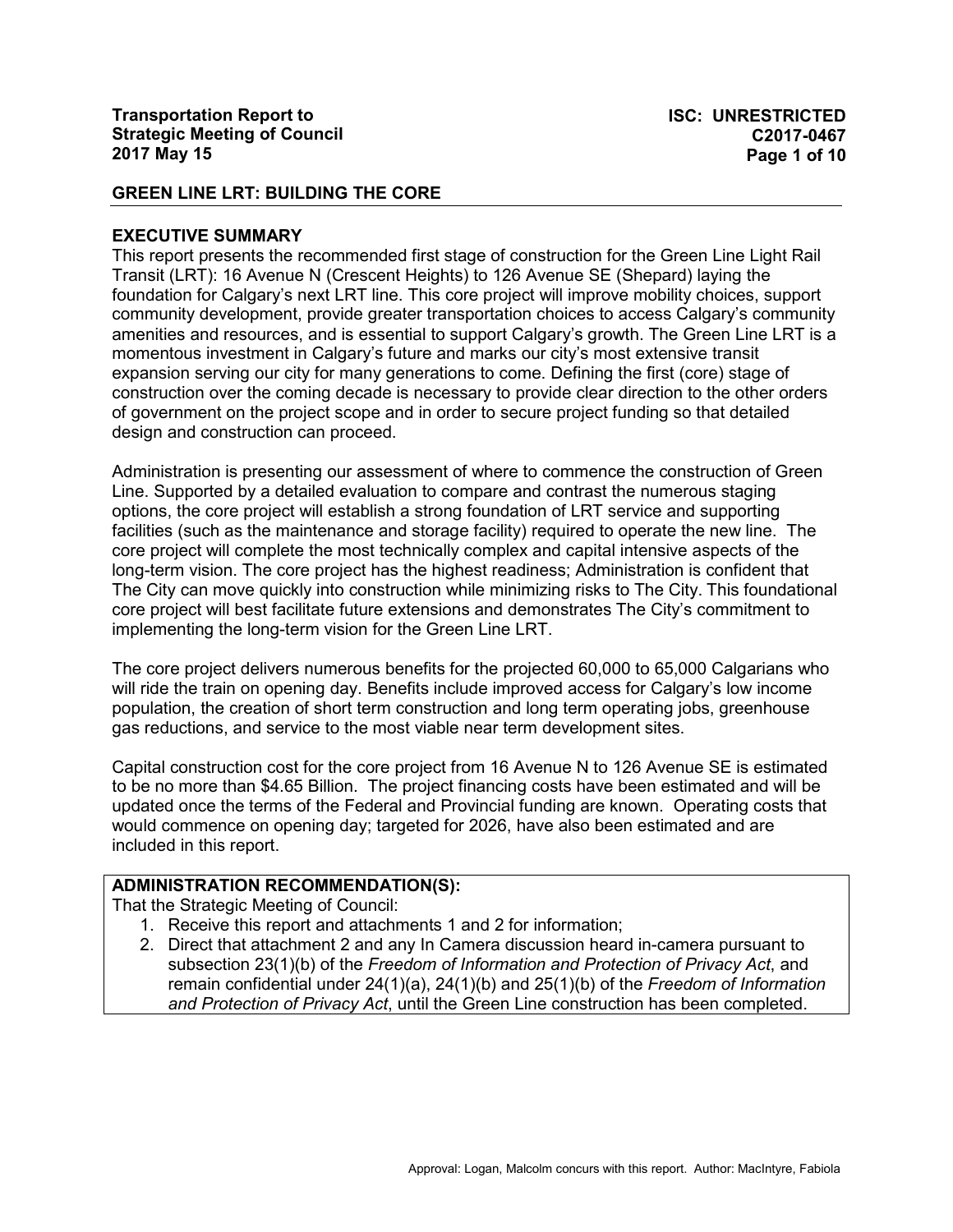#### **PREVIOUS COUNCIL DIRECTION/POLICY**

As per Administrative Leadership Team direction, Administration was requested to report to the 2017 May 15 Strategic Meeting of Council to recommend the first construction project for the Green Line LRT.

At the 2015 December 14 Regular Meeting of Council, Notice of Motion NM2015-33 was approved as follows:

"MOTION ARISING, Moved by Councillor Farrell, Seconded by Councillor Chabot, that Council direct Administration to prepare a report on the impact of the 30-year commitment to the Green Line on the city's overall debt and debt servicing capacity, returning to the Priorities and Finance Committee, no later than Q2 2017."

#### **BACKGROUND**

The long-term vision for the Green Line LRT is Calgary's third light rail line linking north central Calgary through the downtown core to the deep southeast. At full build out the Green Line LRT will include 46 km of low floor transit connecting approximately 26 stations between 160 Avenue North to Seton in the Southeast. It will introduce fast, frequent and reliable LRT service to tens of thousands of Calgarians, seamlessly integrating with the Red and Blue lines at a 7 Avenue SW Station, expanding customer access to all of Calgary.

Since 1978, Calgary has been continuously building and expanding its Light Rail Transit (LRT) system and has created one of the largest and most well used public transit systems in North America. Calgary's CTrain system started in the downtown and was radially built out. The 12.9 km core of the Red Line was constructed from 7 Avenue SW to the maintenance and storage facility at Anderson Station (1981). The next LRT project launched the core 9.8 km of the Blue Line from 7 Avenue SW to Whitehorn Station (1985). In 1987 the core of the Red Line was extended by 5.8 km, to serve the northwest, from 7 Avenue SW to the University, in time for the Winter Olympics. With the core segments in place the City of Calgary has seen 9 further LRT expansions over 30 years, as funding became available.

Building on this successful LRT system The City of Calgary is now moving forward with the Green Line LRT. We are starting this new LRT line by building the core segment for the north and southeast. This first stage of investment combined with a long-term staging plan will provide the basis for future investments in extensions that can occur when the time is right.

Since 2012 December, Administration has been thoughtfully advancing design, transit oriented development planning, and land acquisition to set the long-term vision and to determine the steps required for implementation. In 2015 December, Administration presented a report to Council (TT2015-0881) which evaluated the long-term vision for the Green Line LRT. This vision was evaluated against the expected capital funding plan over the next ten years to assess to what extent the Green Line LRT could be constructed within the \$4.65 Billion expected capital funding plan.

Funding for the first stage of Green Line LRT will be a three party partnership between The Government of Canada, The Province of Alberta and The City of Calgary. The target for the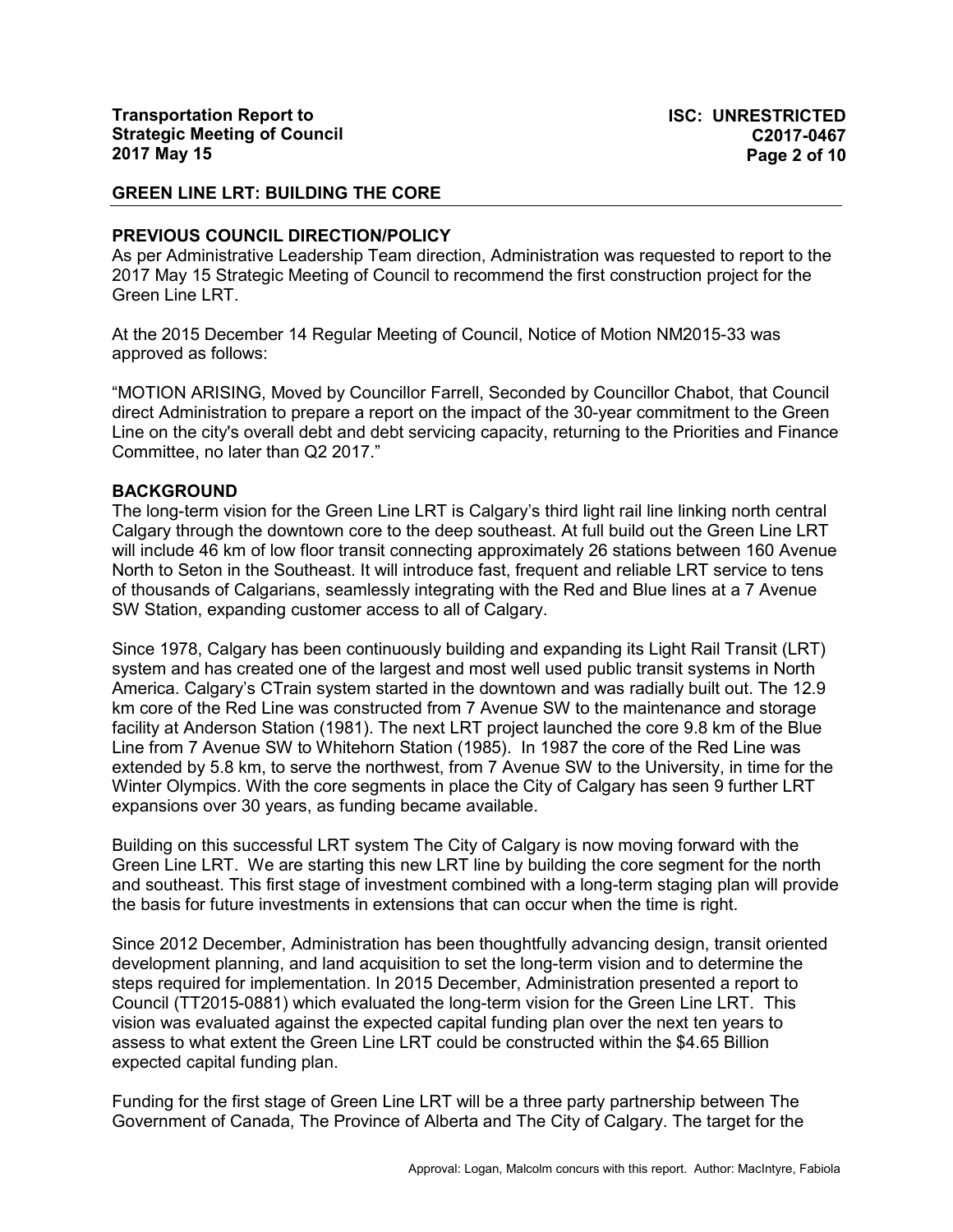initial stage of the Green Line LRT was shaped by commitments made in 2015 July when the Government of Canada announced that it will invest \$1.53 Billion towards the Green Line LRT, predicated on an approved formal application by The City to the Government of Canada. A complete funding commitment has not been made by The Province of Alberta, however, positive discussions are continuing and The Province is waiting to understand the benefits and details of the recommended core project and Council's decision on the recommendation.

Initial funding contributions towards the Green Line LRT have been received from both The Federal and Provincial Governments, demonstrating support for the project. To date the Federal Government has contributed \$111 Million through the Public Transit Infrastructure Fund (PTIF) Phase 1 and The Province has committed \$147.9 Million, announced in 2016 November, through GreenTrip. These funds are currently being utilized for land acquisition, utility relocations, and transit improvements along the corridor.

At the 2016 November 14 Strategic Meeting of Council, Administration presented funding, financing, and staging considerations for the Green Line LRT. The report presented a number of funding scenarios and the impacts of financing costs that would reduce capital availability for construction. Project pre-requisites were also presented to support operations of a new LRT line including:

- a maintenance and storage facility;
- a new fleet of low floor light rail vehicles;
- assembly of necessary land; and
- network connections, such as the Centre City, that provide ridership to ensure sustainability.

The report to Council also highlighted that a recommended first stage for construction should be evaluated based on the benefits provided to Calgarians.

### **INVESTIGATION: ALTERNATIVES AND ANALYSIS**

Since the 2016 November 14 Strategic Meeting of Council numerous staging options for initial construction were identified by Administration. Extensive analysis of the staging options was undertaken with only those alternatives that fit within the funding envelope advancing as a viable option. Similar to what was presented at the 2016 November Strategic Meeting of Council, the following criteria were used to narrow the options to the recommended core project within this report.

### **Project Pre-requisites:**

Common to all options are three key pre-requisites that are required when starting any new LRT line; strategic network connections, a Maintenance and Storage Facility, and the ability to expand the Green Line LRT in the future. These requirements helped to define the core project.

• **Network Connections** – To support opening day and projected ridership growth, the core project must connect to the Centre City and provide seamless connectivity with the existing Red and Blue lines. Network connectivity is further enhanced by providing integrated connections to the crosstown bus rapid transit routes currently under construction.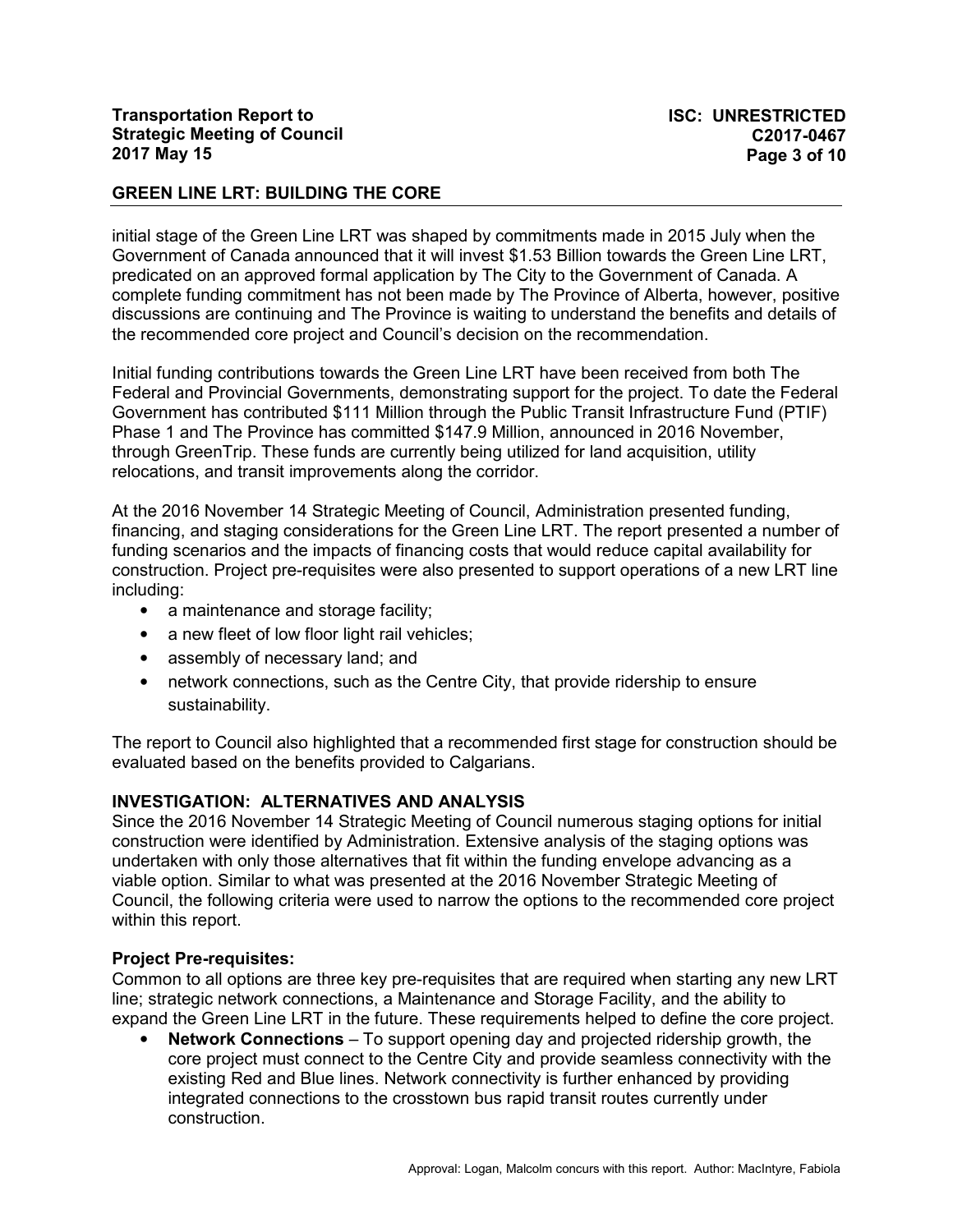- **Maintenance and Storage Facility**  Provision of a light rail vehicle facility to clean, repair and protect from the environment when parked.
- **Expandability** The ability to implement the long-term vision in stages when further investments are made. This positions The City to deliver future affordable and achievable expansions.

### **Benefits:**

Another key consideration of a recommended project are the benefits to Calgarians, the following criteria were evaluated:

#### Transit Sustainability: LRT Ridership and Operating Costs

Critical to the success of the first project is delivering a sustainable transit system. In the 2016 November Strategic Report to Council (C2016-0880) Administration presented a number of factors that contribute to a sustainable system; maximizing new ridership, minimizing operating costs, maximizing ride (travel) time savings, and improving capacity.

### Community Benefits

The intent of planning the Green Line LRT under the four-layer approach has been to envision a customer focused transit system that integrates into the community, serves as a catalyst for transit oriented development, and connects Calgarians to a city-wide network of community services. These benefits are further defined as follows:

- **Social** the number of community services (parks, recreation centres, libraries, health centres, schools, grocery stores etc.) connected by the Green Line LRT, the number of affordable housing units within walking distance of the stations, and the low income population served within walking distance of the stations.
- **Economic** property value uplift within walking distance of the stations over 30 years, the number of opening day jobs served within walking distance of the transit stations, and the number of future jobs served within walking distance of the transit stations over 30 years.
- **Environmental** reduction of greenhouse gas emissions, proximity to Municipal Development Plan (MDP) Activity Centres and Corridors, and the number of properties that offer a brownfield remediation opportunity.
- **Transit Oriented Development** (TOD) development potential surrounding the station area, the opportunity for land use diversity depending on the TOD type that is most suitable for a station area, and market readiness based on the insight into the potential and desirability for development from a market perspective.

# **Project Readiness:**

The last key consideration in determining the recommended project is the projects readiness. In order to minimize implementation risks, the recommended project must be sufficiently advanced to ensure it can be delivered successfully. Criteria of a project's readiness include:

• **Stakeholder Preparedness** - Level of stakeholder acceptance and alignment on project goals and objectives. This criteria is intended to ensure that proper efforts have been made to communicate and accommodate community and business disruptions during construction or as a result of the project.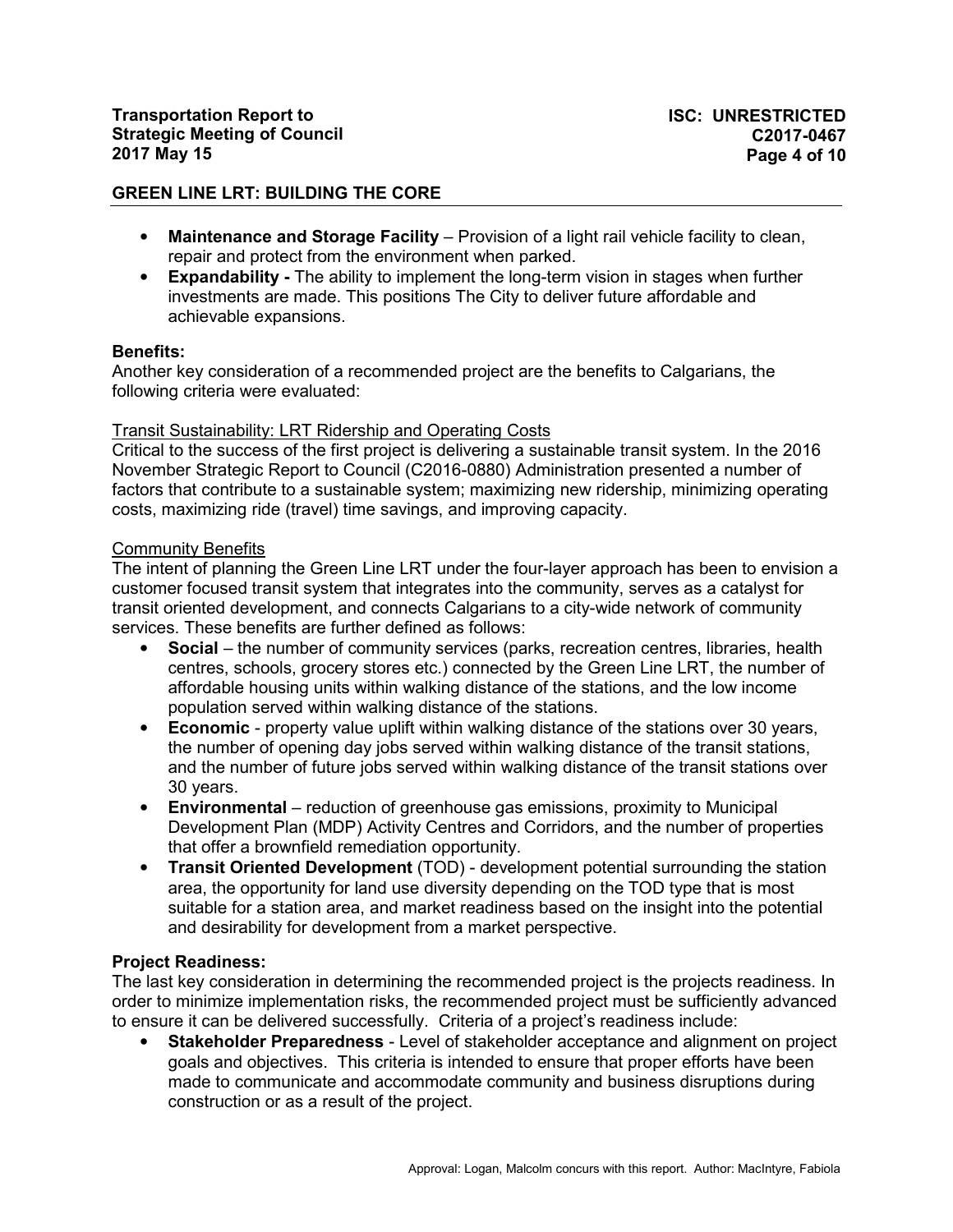- **Design and Approvals** Status of functional and preliminary design is sufficiently resolved to increase cost estimate certainty and to inform land acquisition requirements in order to acquire the necessary land prior to the award of a construction contract by Q2 2020.
- **Land Acquisition** Number of acquisitions required and progressed, complexity of acquisition, and the impact on overall negotiation effectiveness due to the level of design or timeline. Lessons learned from transit agencies that have implemented transit expansions of a similar magnitude to the Green Line LRT are: all necessary land should be acquired prior to award of a construction contract to mitigate the risk of contactor delay claims.
- **Program Delivery, Resources and Contracting Strategy** Ensure the options considered for construction can be equally delivered given current market conditions, delivery methods are available, and that the contracting strategy and procurement plan is in line with the projects objectives. This criteria is testing the market's ability to deliver a core project of the magnitude and complexity as is being recommended. Currently there are 10 known projects across Canada that are similar in size and scope, therefore creating competition for resources to deliver these projects.

It is possible to improve the readiness of any given core project option by managing the risks, adjusting the scope, timeline, contracting strategy, or enabling the factors with additional resources or mitigating strategies. For example, to improve readiness of the north segment of the alignment, Administration would recommend allotting a minimum of three years following completion of preliminary design prior to procurement to allow for a higher number of negotiated acquisitions to be completed and to address any land use amendments that may be required.

# **First Stage Project Recommendation:**

Today, the southeast is the fastest growing area of the city, with the residential population expected to double in the next 25 years. Northwards, Calgary is a well-established and densely populated area, and will continue to grow with over 50,000 new residents anticipated over the next 20 years. By opening day, the population of both the north and southeast catchment areas is expected to be similar. For these Calgarians, the recommended core project from 16 Avenue N (Crescent Heights) to 126 Avenue SE (Shepard) will provide high quality transit to residents, businesses, and commuters along the route.

### Project Pre-requisites

The core project delivers on system integration by strategically connecting to the City's Primary Transit Network; Red and Blue Lines in the Centre City and Bus Rapid Transit (BRT) routes that are currently under construction and scheduled to open over the next three years. Key BRT connections include the North Crosstown BRT at 16 Avenue N, South Crosstown BRT at Douglas Glen SE, 17 Avenue SE BRT Transitway at Inglewood/Ramsay and Centre City and Southwest BRT Transitway at Centre City. Connections are further enhanced with the provision for 11 transit hubs that will connect transit customers to local and city-wide destinations including direct connections to seven of the Municipal Development Plans activity centres. Other key connections that will be improved are the future primary transit network connections and future regional transit connections.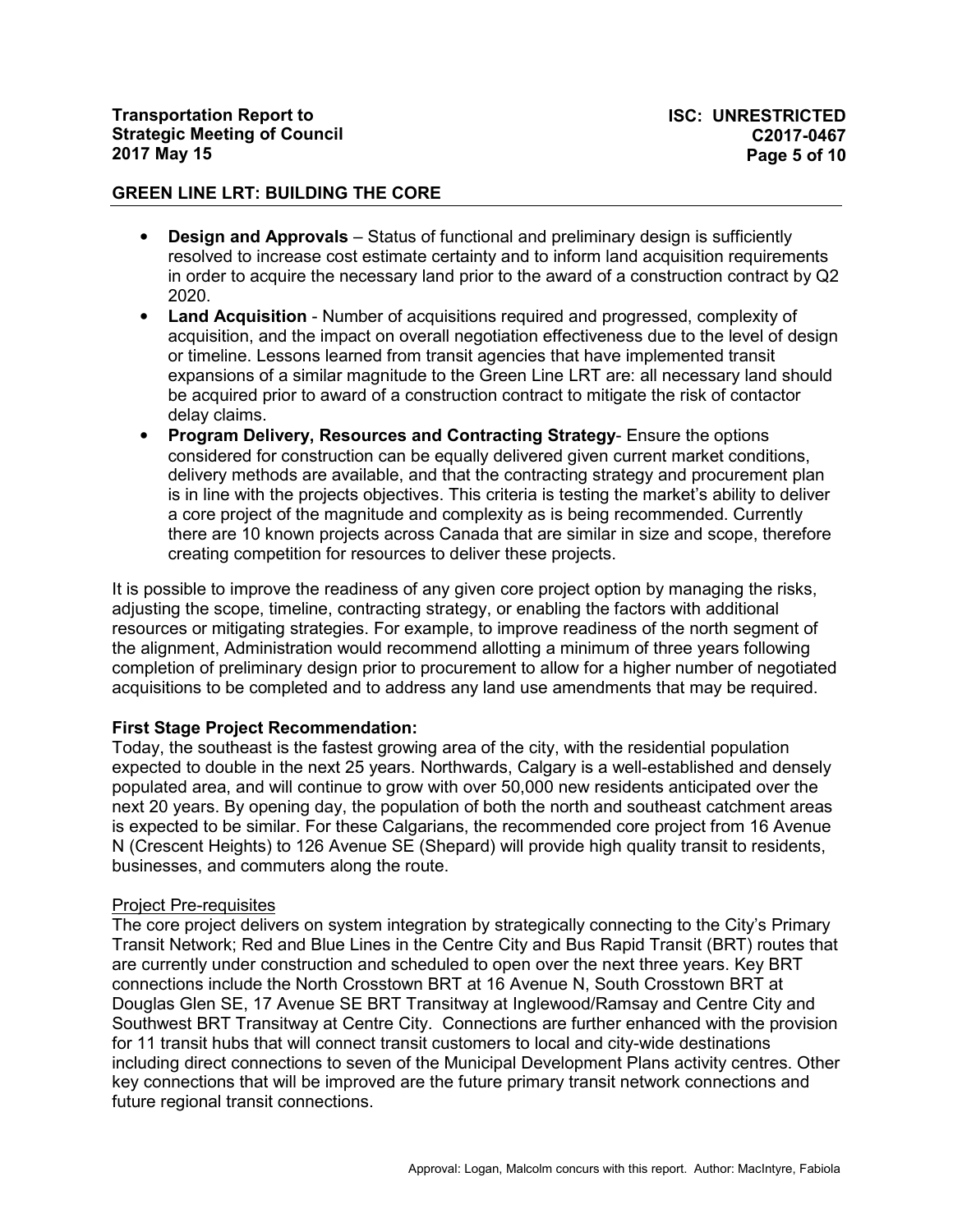Anchored by key network connections the core project is strengthened by the population and jobs it serves. The north limit of the core project at 16 Avenue N, adjacent to Crescent Heights, Balmoral and Tuxedo communities, has the highest population within walking distance of the station (outside of downtown), has the highest job population on opening day of all northern stations (outside of downtown) and is expected to see the second highest LRT boardings (outside of the downtown) on opening day. This station site is also one of the highest ranked transit oriented development sites along the line.

The 16 Avenue N station marks the north end of the downtown tunnel, which positions The City for future more easily achievable expansions. The downtown tunnel segment in the Centre City represents a significant portion of the investment. Funding programs of the magnitude required to construct the downtown tunnel may not be available for some time. Therefore, constructing the Centre City segment as part of the first stage project establishes the ability to expand in the future with smaller amounts of capital funding.

The core project is also supported by the primary bus terminal and Maintenance and Storage Facility located north of Shepard Station at 126 Avenue SE, where the lands required have either been acquired or are currently under contract.

Attachment 1 outlines the route of the first stage project and includes the following infrastructure features:

- 20 km of LRT track;
- 14 stations:
- 8 bridges (Elbow River, Blackfoot Trail, Highfield Blvd, 46 Avenue SE, Deerfoot Trail, Bow River, 78 Avenue SE and 90 Avenue SE);
- 1 km of elevated guideway between Inglewood/Ramsay to 26 Avenue stations;
- 3 park and ride facilities with a total of 1800 1900 stalls (Lynnwood/Millican, Douglas Glen, and Shepard);
- 3 tunnels (CN/Highfield; Ogden Road SE and Barlow Trail/114 Avenue SE);
- 4 km Centre City tunnel from 20 Avenue N to Macleod Trail;
- 1 light rail vehicle (LRV) Maintenance and Storage Facility north of 126 Avenue SE (Shepard); and
- Approximately 70 low floor vehicles.

### **Benefits**

Trends indicate that as the population grows and development occurs around stations, more people will choose to live more transit oriented lifestyles. An additional six transit oriented development (TOD) sites along the core project will allow people to live, work, and play close to transit, helping to manage urban sprawl in the city and to support ridership for the system.

On opening day the recommended core project from 16 Avenue N (Crescent Heights) to 126 Avenue SE (Shepard) will carry 60,000 to 65,000 Calgarians. Calgarians will have improved access to destinations of their choice with the 20 km's added to the existing 59 km LRT system. Connections to Calgary's several major activity centres such as Quarry Park, The National Music Centre, The Stampede, and The New Public Library are some of the many amenities that become more accessible. This core project will help Calgarians to continue to live affordable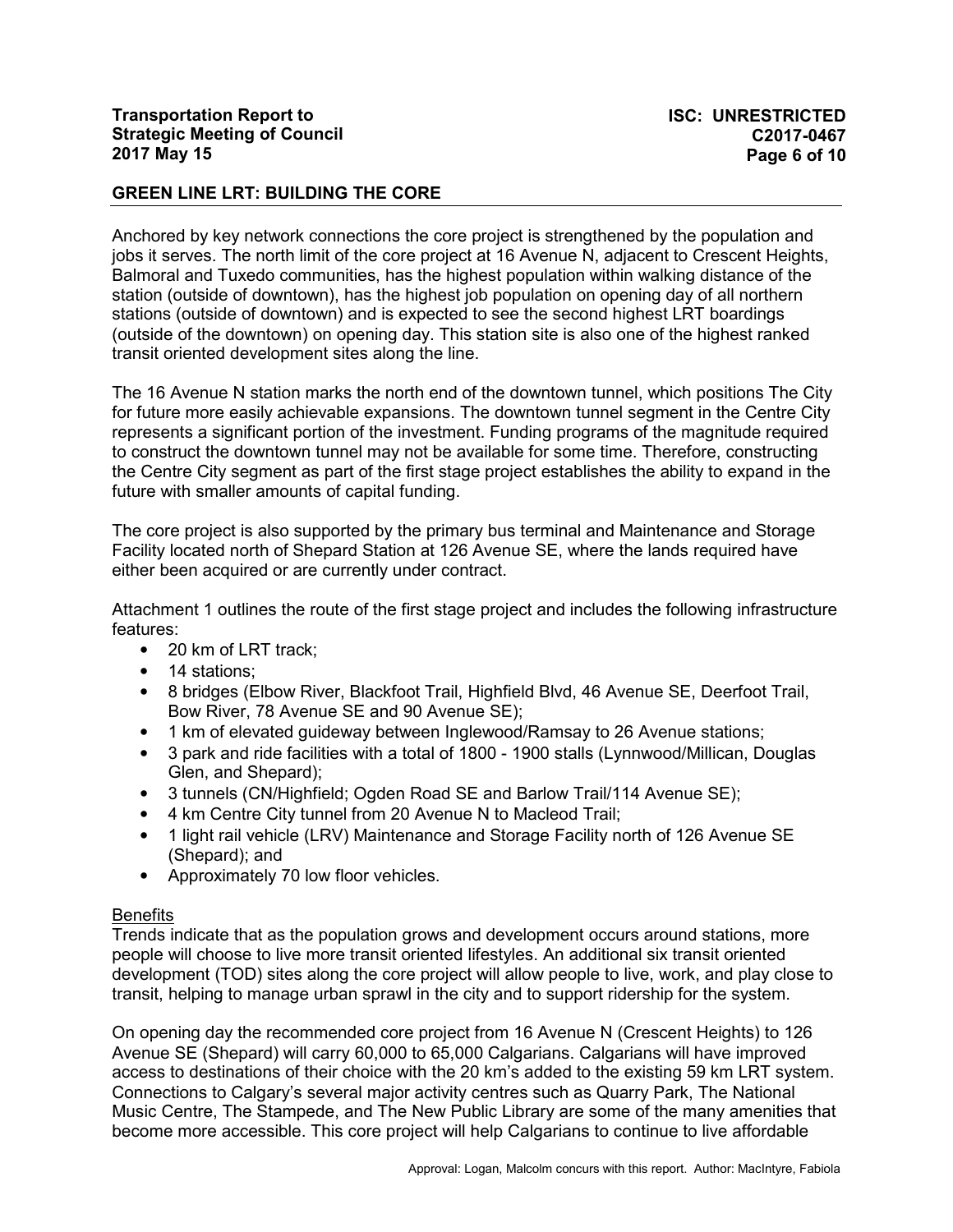lives in communities that already have over 2,300 existing affordable housing units providing homes for over 7,000 Calgarians, and further opening the door with access to over 60 existing community services such as recreation centres, parks, and libraries.

Investing now in this first stage of Green Line supports businesses and employee travel choice for 191,000 existing employment in planned station areas; with long-term employment growth projections to over 225,000 located within the core projects station areas. Over the proposed 10 years of construction the first stage project is estimated to create over 12,000 direct construction jobs and over 8,000 supporting jobs. This creation of jobs is in addition to the operating jobs for opening day of service. Contributions to our environmental sustainability initiatives are also seen with a reduction of 30,000 tonnes of greenhouse gases, the equivalent of 6,000 vehicles being taken off the road on opening day. To support Calgary's growth and to be well positioned to continue to welcome this growth the foundational piece of the Green Line LRT from 16 Avenue N (Crescent Heights) to 126 Avenue SE (Shepard) is critical to be built.

#### Project Readiness

The recommended first stage project demonstrates the highest degree of project readiness. Specifically, land acquisition for the southeast portion of the alignment has been underway since early 2016 and nearly 50% of the total land area required within this segment (Inglewood/Ramsay to 126 Avenue SE) has been acquired or is under contract. This includes the acquisition of over 70 acres of land which is required to construct the Maintenance and Storage Facility. Negotiations are ongoing with both Canadian Pacific and Canadian National Railway and once complete nearly 85% of the total land area required for construction between Inglewood/Ramsay to 126 Avenue SE will be acquired. It also represents the highest level of stakeholder preparedness with largely supportive communities. The design is the furthest along with the alignment and station locations in the segment between Inglewood/Ramsay and Seton approved in 2015. The recommended scope for the core project has also been determined to be a marketable project size based on recent market sounding.

### **Stakeholder Engagement, Research and Communication**

Administration will continue to engage with Calgarians to set the long-term vision for the full Green Line LRT and its associated city building framework.

The details of the recommended first stage project will be presented in a series of community meetings following the 2017 May 15 Strategic Meeting of Council.

Engagement on the southeast alignment was completed and recommendations were approved by Council in 2015. This segment of the line is currently the most advanced in terms of design and land acquisition.

#### **Strategic Alignment**

The recommended core project meets the needs of a growing and changing population, and is in accordance with Council's priorities and is aligned with the Government of Alberta's and Government of Canada's strategic objectives. This core project supports sustainable growth and contributes to vibrant, safe, and healthy communities.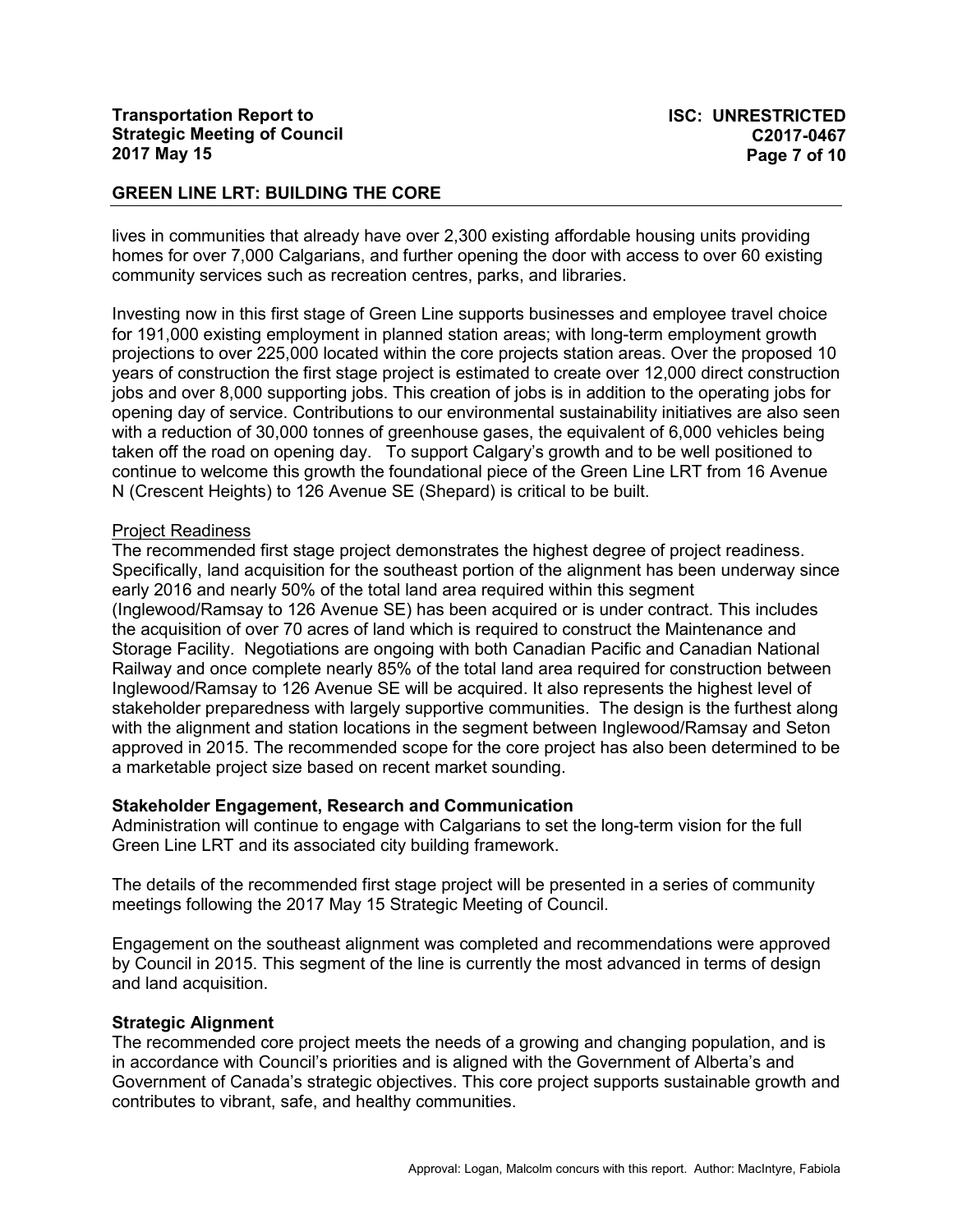# **Social, Environmental, Economic (External)**

The first stage project aligns with social, environmental and economic priorities of The City, the Provincial and the Federal Governments. It is designed to improve quality of life by providing people with options on how to move, work, live, and play, and allows more affordable access to essential community services. Specifically the core project will contribute to:

- affordable lifestyles: nearly 35% of lower-income citizens use public transit to get to their everyday destinations, compared to 17% of moderate income respondents;
- directly reduces greenhouse gas (GHG) emissions, achieves efficiency gains with as few as 18 LRT passengers/train, which is the "break even" point for LRT energy savings when compared to 18 single occupant automobiles; and
- connects industrial, employment and commercial centres, providing high quality transit to these areas including Quarry Park, with 2 million square feet of development completed, and a total expected 4 million square foot buildout. Quarry Park is now home to major corporate head offices, such as Imperial Oil, and the surrounding area currently employs over 11,500 employees, and will see a 25,000 job increase by 2076.

# **Financial Capacity**

The first stage capital construction cost is estimated at \$4.65 Billion including infrastructure, land, maintenance and storage facility, vehicles, and escalation. The construction cost estimate is based on a functional level of design and a Class 3 estimate (-30% to +50%). Cost estimates include a provision for inflationary escalation assuming a construction period from 2020 to 2026. Estimated costs have been validated using Monte Carlo statistical analyses, whereby a value is placed on the identified risks and the probabilities of occurrence are determined. The cost validation exercise provides additional confidence in the probable project cost. Further, a team of external experts from across North America recently reviewed the project and the cost estimates and believe that the estimates are reasonable and in line with standard industry practice and experience.

It should be noted that the infrastructure at the time of writing this report assumes the option for the Beltline to Inglewood/Ramsay segment that extends underground on 12 Avenue SE and heads north around the Victoria Park Transit Centre at surface (Option 1 from TT2016-0972).

# **Current and Future Operating Budget:**

Taking into account the additional revenue generated, a net additional operating budget of approximately \$40 million per year, calculated in 2016 dollars, will be required on opening day in 2026. The estimate is dependent on a number of factors, including actual ridership and vehicle characteristics, etc.

# **Current and Future Capital Budget:**

Financing costs are excluded because of the uncertainty of the terms of the funding from The Province of Alberta and The Government of Canada.

The financial plan is based on each of the three levels of government funding one-third of the capital cost of \$4.65 Billion towards the first stage Green Line LRT project;

(i) The City's portion represents a 30 year cash flow of \$52 Million per year.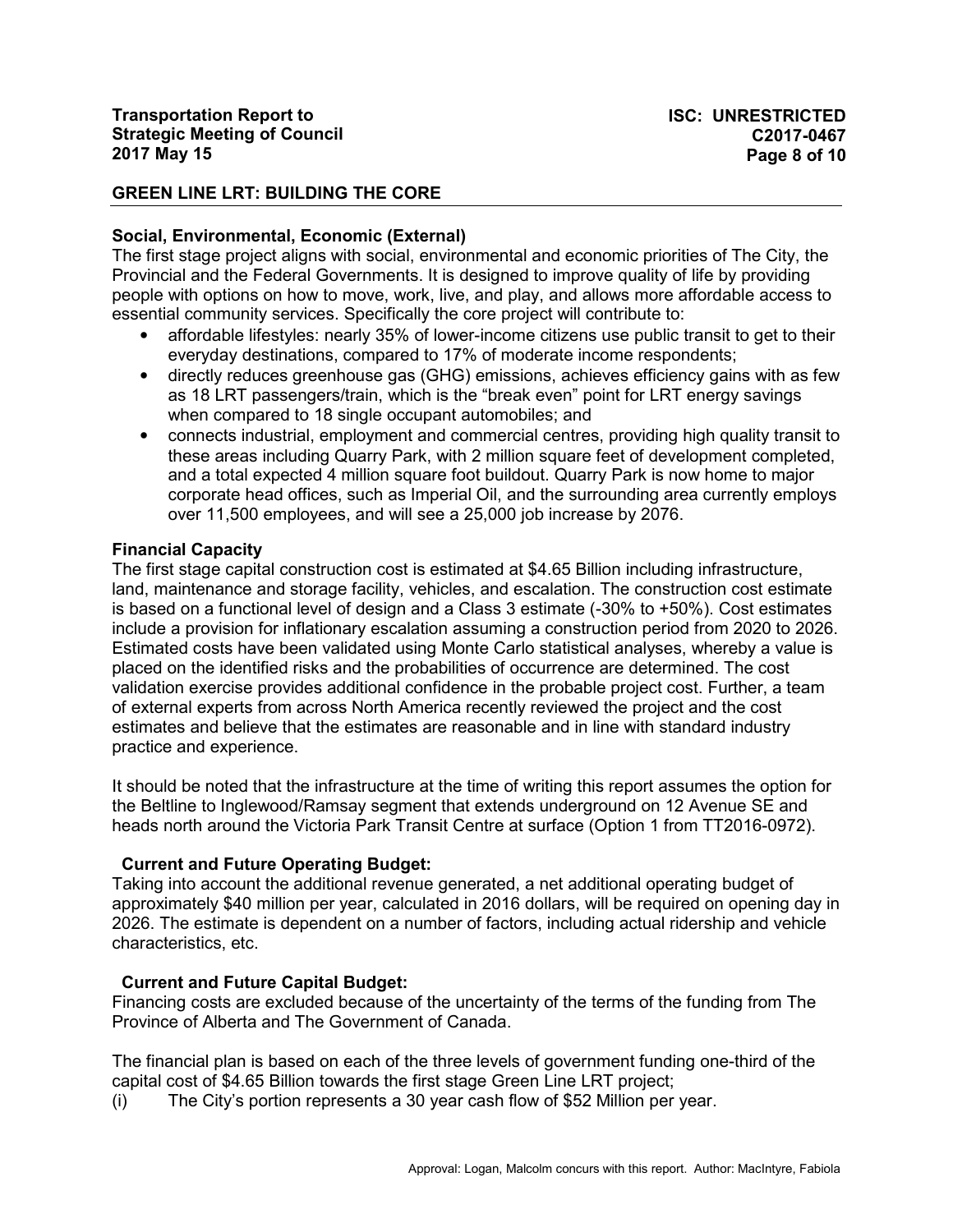- (ii) The Federal government has reaffirmed its funding commitment of one-third, most recently confirmed with a specific Green Line LRT mention in its March 2017-2018 budget. Funding will be from PTIF Phase 2 program.
- (iii) The Provincial government has indicated support for the project with initial commitments provided through GreenTrip and PTIF Phase 1, but has not yet provided a firm commitment on the full amount. Commitments are pending The City's confirmation of the recommended first stage for construction.

Any debt service impact from one or more of the three funding streams would be in addition to the \$4.65 Billion required for the recommended core project construction.

Attachment 2 responds to Council's direction (NM2015-33) to report the impact of the Green Line LRT on The City's overall debt and debt servicing capacity.

#### **Risk Assessment**

Land acquisition represents one of the highest risks to the project readiness. The full Green Line LRT from 160 Avenue N to Seton SE impacts 438 privately owned properties, 286 of which are located between 25 Avenue N to Beddington Trail N. The core project represents less than onequarter of the total number of property acquisitions that are required for the full Green Line LRT, with approximately 99 property acquisitions required. There are high risk property acquisitions located within the southeast segment of the alignment, however, Administration is in active discussions with these stakeholders and are working towards obtaining negotiated agreements prior to 2017 year-end.

Mitigating the land acquisition risks for the full buildout of the Green Line LRT will require both significant effort and time to complete. The design details for the portions of the alignment located north of Inglewood/Ramsay have not advanced far enough to allow for land acquisition to move forward, and as such, pursuing a north alignment within current timelines would place increased risk on the project. In an effort to mitigate risks for future stages of the project, Administration recommends continuing with land purchases on an opportunity basis for those properties located outside of the recommended first stage project as they become available.

The Province and The Government of Canada remain engaged and supportive of the Green Line LRT, however it has been clearly communicated that a first stage project needs to be established, the scope needs to be set, and the associated benefits defined in order to secure a funding commitment from all levels of government.